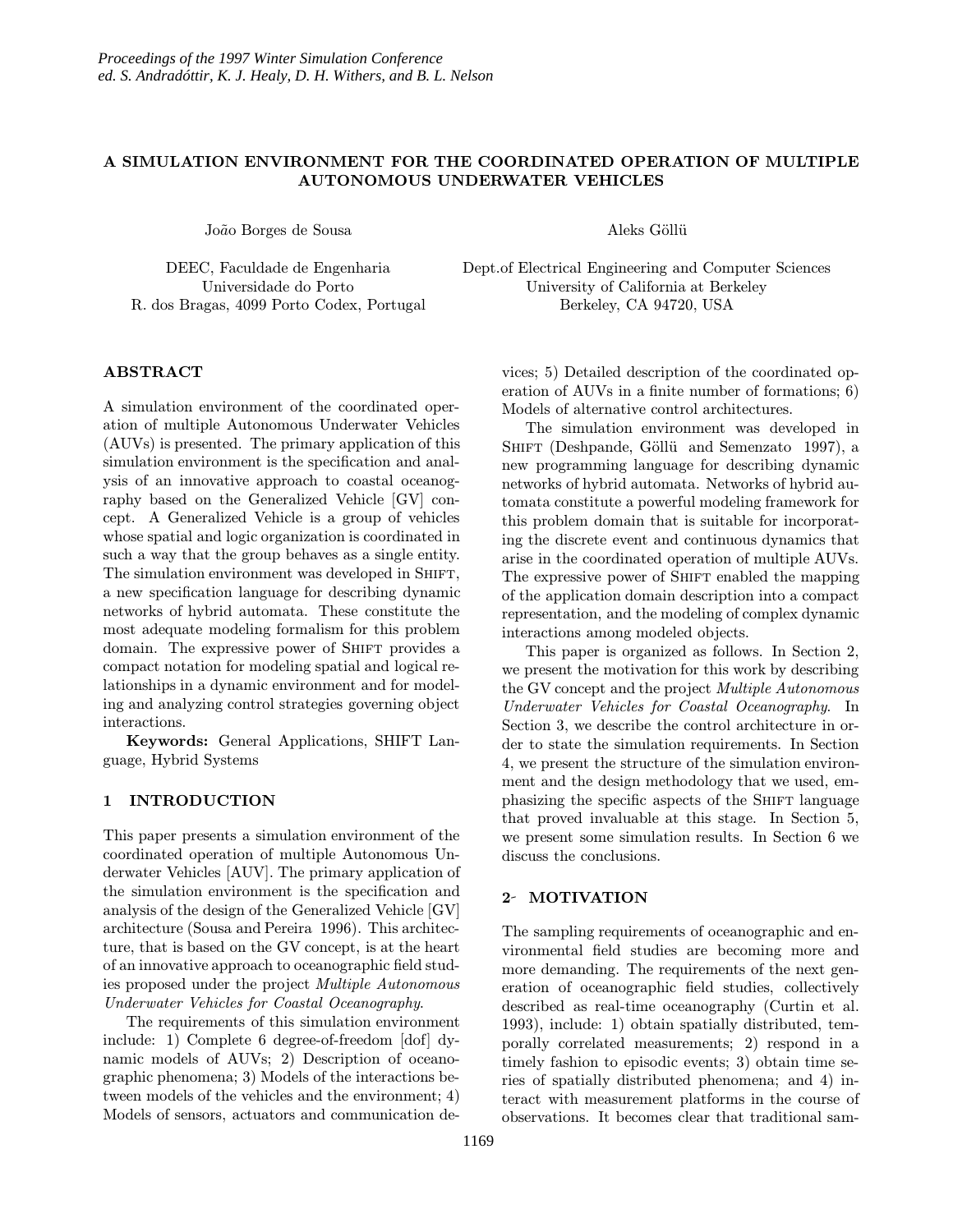pling techniques involving moored instrumentation or towed bodies from ships are no longer adequate: 1) Arrays of moored, and therefore static, instrumentation can provide simultaneous time series, but spatial resolution is typically poor due to the high cost; 2) Towed bodies can provide quasi-synoptic two-dimensional sections of the evolving fields. The limitations of traditional approaches are mainly related to the absence of adaptive spatial and temporal sampling capabilities. These capabilities, enabling an economic and detailed characterization of oceanographic phenomena, are within the possibilities of an emerging technology: AUVs (Healey, Pascoal and Pereira 1995). The technical challenge is then to manage the complexity of the operation of AUVs in an adverse environment, the ocean, where navigation and communications have severe limitations.

The Multiple AUVs for Coastal Oceanography project from Porto University (Sousa et al. 1997) envisages the demonstration of an innovative approach for oceanographic field studies. The demonstration unit consists of AUVs of the REMUS (Remote Environmental Measuring Units) class, developed by the Woods Hole Oceanographic Institution (Alt et al. 1994). Two field demos (Pereira et al. 1996), involving CTD [Conductivity-Temperature-Depth] measurements in a pre-defined path are scheduled for 1997. The project proposes a systems perspective, based on the concept of the Generalized Vehicle [GV], involving the coordinated operation of multiple vehicles within an environment where the maximization of the synergistic interactions with other devices and vehicles is sought. A GV is a group of vehicles whose spatial and logic organization is controlled in such a way that the group behaves as a single entity. A framework governing the coordinated management of resources distributed among several vehicles has several applications: 1) Endows the operation of small, and relatively simple, vehicles with sophisticated behavior that does not have a parallel in the operation of more complex vehicles, either in isolated operation or coordinated by humans. 2) Enables the specification of new vehicles and systems whose features are designed for the operation in the GV framework. In conclusion, the whole concept shifts mission complexity from the mechanical world to the control architecture.

## 3- REQUIREMENTS

The primary application of the simulation environment is the specification and analysis of the design of the GV architecture. The description requirements are very complex since the whole system includes both continuous activities and discrete-event

features (i.e., constitutes a hybrid system) evolving in several time scales. The dynamic nature of the problem stems from the existence of multiple vehicles whose roles, relative positions, and dependencies change during underwater operations. To meet these complex system description requirements, the GV architecture is modeled as a dynamic network of hybrid systems using the SHIFT formalism and specification language.

SHIFT was the specification language since it provided the most adequate modeling formalism for this problem domain. Furthermore, its expressive power in terms of the coordination and control of multiple vehicles had been successfully illustrated by the PATH project (Varaiya 1993).

The structural simulation requirements are better described in terms of the GV control architecture that is organized in five layers:

The physical layer. For each vehicle, this layer consists of actuators, sensors and communication devices. The vehicle dynamical models are given in terms of nonlinear ordinary differential equations.

The abstraction layer. This layer defines a uniform interface to the functional layer by encapsulating each component of the physical layer in a transition system providing adequate abstractions of the underlying behavior. Each abstracted component also handles local fault analysis and diagnosis.

The functional layer. The components of this layer are virtual sensors and systems that basically provide the motion, guidance and navigation operators:

1) The positioning system, involving the integration of data from different sensors and external communication;

2) The guidance system, with two major classes of operation, pre-defined paths or phenomena-guided motion (eg. gradient following);

3) The motion control system, where different controllers are required not only by the complex dynamics of an AUV, but also by the phenomena-guided activities;

4) The power system, that monitors and manages a crucial resource for autonomous operation thus constraining the set of available modes of operation. Each system has several modes of operation and different combinations of the operation modes from each system are required for the GV operation.

The functional layer implements these systems and fault management. Each system is organized as a set of components characterized by discrete and continuous dynamics. The corresponding transition structures are defined by the internal objectives, by commands generated by the coordination layer and by events generated by the physical environment.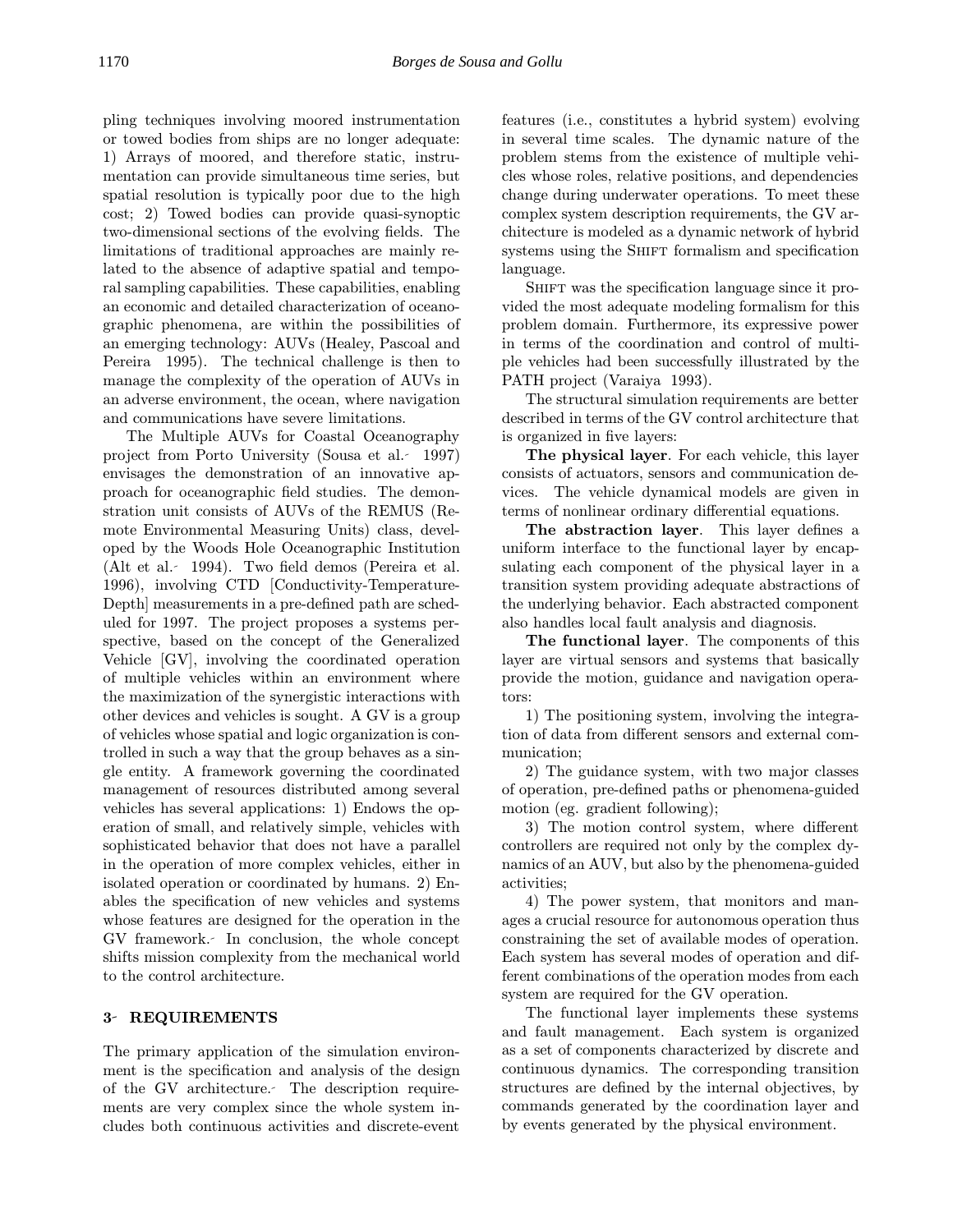Examples of the functional layer activities corresponding to some modes of operation emphasize and illustrate specific aspects of the simulation requirements. In the bottom-following operation, the control loop is closed with measurements from an altimeter while the AUV maintains a legal position, in terms of safety rules and of the operational constraints of the current positioning system mode. A motion coordination operation requires inter-vehicle communication to close the control loop. The communication processes add complexity to the above requirements by introducing delays and communication errors that involve additional control modes. This represents a novel hybrid control configuration, where several hybrid automata involved in guidance and maneuver control of individual vehicles interact through asynchronous message passing.

The coordination layer. There are two levels of coordination. 1) Intra-vehicle coordination dynamically selects composition rules for the systems composing the functional layer of each vehicle according to its role in the GV. This role is defined by the Intervehicle coordination layer and by the environment constraints. For example, the navigation and control pairs are selected according to the motion strategy defined in the mission specification. 2) Inter-vehicle coordination schedules and supervises the execution of maneuvers corresponding to the spatial and logic organization modes defined by the organization layer. Adequate abstractions are required since the continuous evolution of each vehicle will be constrained and controlled by the logic and spatial organization of the GV. The GV spatial organization can be fixed, timevariant or, possibly, adaptive. A fixed spatial organization enables time-correlated simultaneous measurements to be taken by each vehicle. Spatial organization is planned according to the characteristics of the sampled phenomena. Adaptive spatial organization enables active search (e.g. gradient following) where no *a-priori* path is defined, and the mission is described by a search strategy.

The organization layer. This layer supervises the execution of a mission plan thus defining the temporal evolution of the spatial and logical organization modes of the GV.

The GV operation imposes complex requirements to the control architecture. Systematic procedures for the design of individual pieces of controllers or other components of the control architecture are available in the literature. However, there is no systematic procedure ensuring that a given architecture – a structure where these individual pieces are integrated – is the best solution in terms of the available resources and the stated requirements. The problem is further complicated since the different operational scenarios

impose additional requirements for the architecture in terms of flexibility and readiness. In the absence of such systematic procedure, simulation plays an important role in the study and evaluation of different alternatives for the control architecture.

In conclusion, a domain specific micro simulation framework is needed to facilitate the timely and costeffective analysis, design, evaluation and implementation of the GV framework. The framework provides an implementation of the overall GV control architecture as well as dynamical models of AUVs. It allows control and modeling engineers to easily specify, simulate, and sanitize their control, communication, and sensing algorithms before they start experiments with actual AUVs. In a later stage of development, planning of operational missions by oceanographers and engineers will be facilitated by added visualization and graphical interfaces (Brutzman 1994) supporting user-interaction with simulation runs.

### THE SIMULATION ENVIRONMENT

SHIFT users define types (classes) with continuous and discrete behavior. A simulation starts with an initial set of components that are instantiations of these types. The world-evolution is derived from the behavior of these components.

A type consists of numerical variables, link variables, a set of discrete states, and a set of event labels. The variables are grouped into input, state, and output variables. The inputs and outputs of different components can be interconnected. Each discrete state has a set of differential equations and algebraic definitions (flow equations) that govern the continuous evolution of numeric variables. These equations are based on numeric variables of this type and outputs of other types accessible through link variables. The transition structure of the hybrid automaton may involve synchronization of pairs or sets of components.

The system alternates between the continuous mode, where the evolution is governed by the flow equations, and the discrete mode, where simulation time is stopped and all possible transitions, determined by guards on transitions and/or by event synchronizations among components, are taken. During a discrete step components can be created, interconnected, and destroyed. Currently the continuous mode is implemented by a fixed step Runge-Kutta integration algorithm and the step size determines the accuracy of the simulation.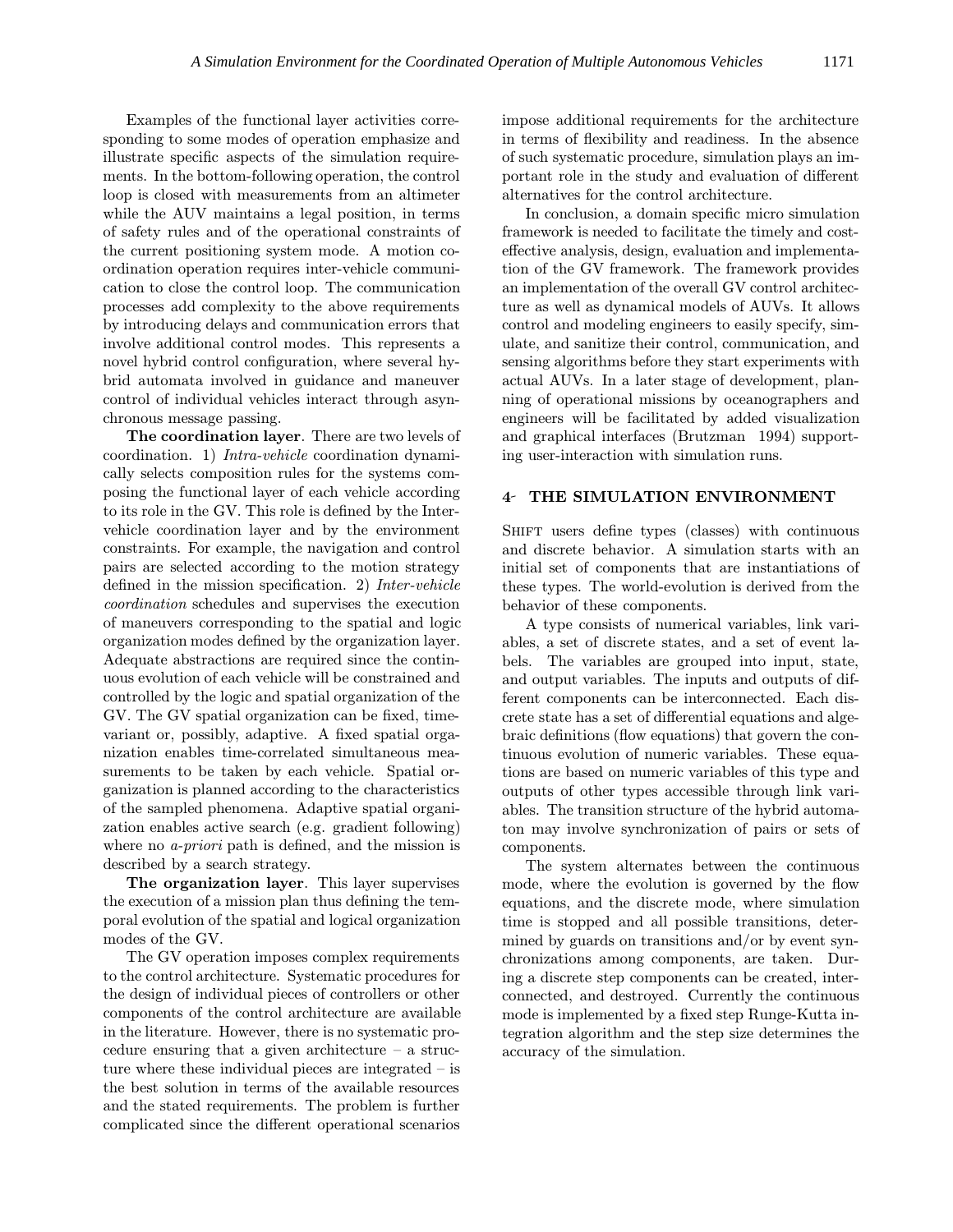## 4.1 The Main Entities

An object-oriented methodology was used in the process of mapping the simulation requirements into a SHIFT specification. The object-oriented features of the language were crucial to ensure the modularity and the re-usability of the code.

We developed a framework defining the objects in the world and the overall control architecture. Users will, within this architecture, provide individual control pieces, such as supervisors and feedback controllers, as plug-and-play components. The specification of the main entities evolving in the simulation environment resulted from mapping the major components of the Future Real World [FRW] onto the SHIFT types that compose the world type. The plugand-play capabilities dictated the preservation, under this map, of the interfaces between models of physical devices and models of controllers.

The world containment hierarchy can be found in Figure  $1$  – the Soundwave type models the propagation of sound waves in the ocean. To model the underwater environment we used SHIFT functions which define a generic interface for querying underwater environment databases (Patrikalakis et. al 1995). In this simulation model, the (x,y,z) position of a component is described in a global reference frame.

The specification of the main types of the world type was followed by the definition of the structure of each of those types. In the FRW, instances of these types are generically composed of: 1) physical devices, and 2) the respective controllers, if any. Figure 1 presents the containment hierarchy of the AUV type. Physical devices, are mapped onto the physical layer type. Their models and interactions with the underwater environment are invariant with respect to the design of the control architecture.

In the ensuing specification step we developed models of the physical entities – physical layer – for each of the main types and models of the corresponding internal interactions. Figure 1 presents the containment hierarchy of the physical layer of the AUV type. The Dynamic\_Model type describes a complete 6 dof hydrodynamic model of a rigid-body underwater body (Healey and Lienard 1993). This type can be configured by over one hundred parameters to model any submarine of interest to the project. The type inputs were standardized so that inheritance can be used to represent others types of vehicles (such as cars). Accordingly, the inputs are torque and forces that are generated by the corresponding actuator models. A library of sensors, actuators, power systems, navigation and communication devices enables to rapidly assemble different configurations of the physical layer. Sensor\_Env\_P is the unique type

of this layer that was not directly mapped from a physical device. Instances of this type are attached to the corresponding sensor type instances (through input/output and synchronization links) in order to model the interactions with the rest of the world, thus preserving modularity and re-usability of the sensor models.

## 4.2 Dynamic Interactions

The simulation of the dynamic interactions among instances of the types described in the previous section is made possible by the SHIFT syntax and semantic model. Interactions between each instance of an AUV type and the underwater environment are modeled by Sensor\_Env\_P components. The interactions within an instance of the world type are expressed by the input/output connections among components and by the link variables that can change their value during a discrete transition. For example, the interactions among the internal components of an instance of AUV type may occur synchronously - in the control loops - or asynchronously - a power failure is modeled by a collective transition to the shutdown discrete state in all components that depend on that system. These interactions occur concurrently in the world type which, as depicted in Figure 1, is composed of several components evolving in the global simulation time.

Due to space limitations we briefly describe a simple example of the interactions between instances of AUV and Transponder types to illustrate the underlying hybrid behavior. One of the acoustic navigation systems modeled in this simulation environment uses a hyperbolic algorithm to determine the position of an AUV with respect to three transponders located in known positions. The master transponder M creates a Soundwave of frequency f1 every Q seconds. When this Soundwave reaches the second transponder S1, this, in turn, creates a Soundwave of frequency f2. The process is repeated with the third transponder S2. Each individual AUV mounts a Hydrophone type sensor to detect Soundwave components. By using the time intervals between two consecutive arrivals the navigation system determines the position of the AUV. A simplified 2D representation of this scheme is presented in Figure 2, where a series of snapshots describe the temporal and spatial evolution of Soundwave instances and the events triggered by this process.

The type Soundwave, whose instances are created by Tranponder components, models the spherical propagation of sound waves (that are used for navigation and communication). The corresponding flow equation is linear in the speed of sound in water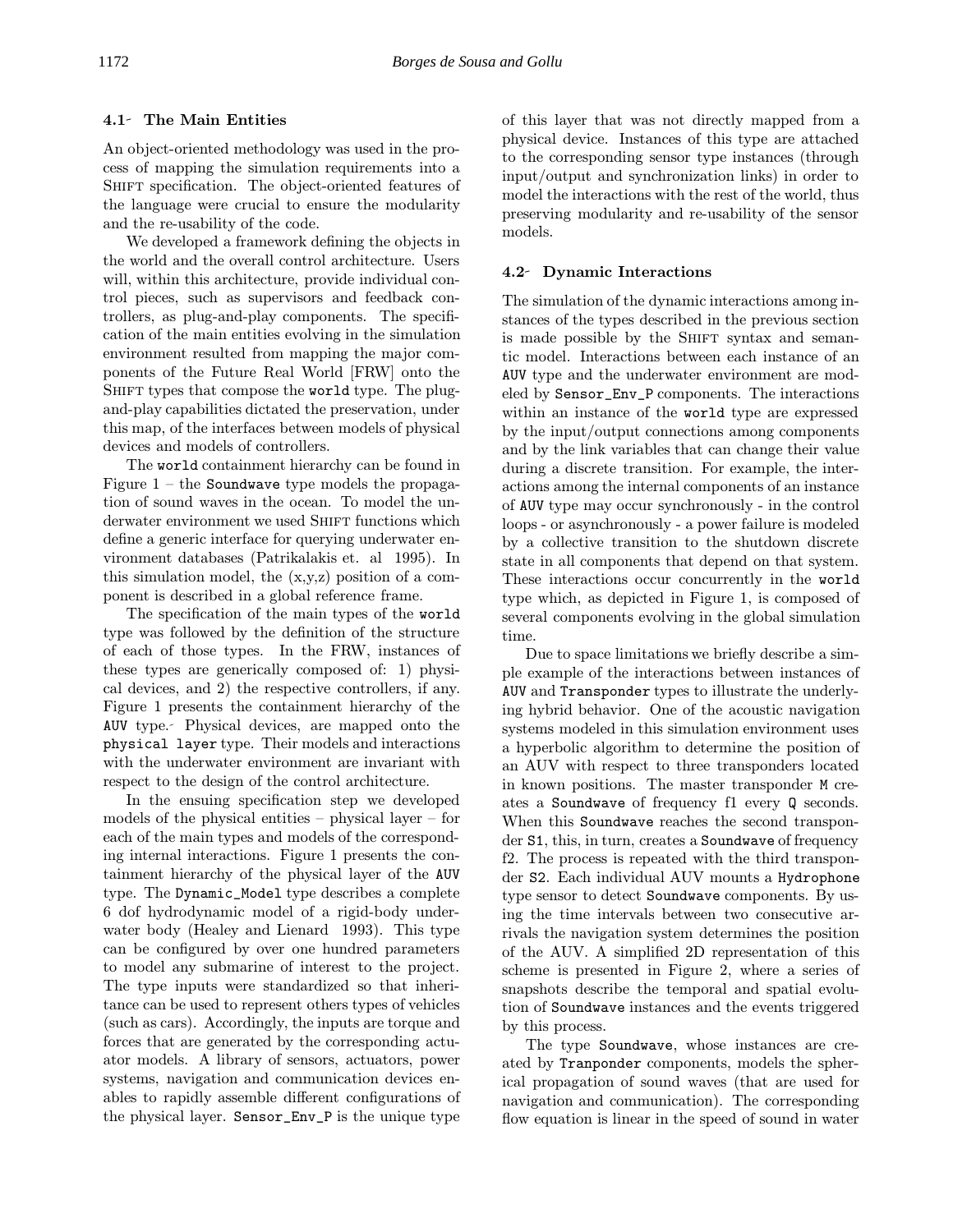

Figure 1: Simulation entities and containment hierarchies



Figure 2: The acoustic navigation system scheme

}

(1500 ms-1). The outputs of a Soundwave component are the current diameter d and the coordinates (x0,y0,z0) of the corresponding Transponder component at creation time. Upon creation, each instance of Soundwave adds itself to a global set G\_Waves. Fragments of the Soundwave type are.

type Soundwave { ...

```
output continuous number x0,y0,z0,d,freq;...
   flow default d' = speed of sound; ...
   ...
   setup do \{G\text{Waves} := G\text{Waves} + \{self\};\};.... }
```
The master transponder M creates a Soundwave every Q seconds. The creation is triggered by an event tick that is synchronized with a digital clock. In the case of transponders S1 and S2, the same event is synchronized with the event detect from a Sound\_W\_SEP component (to be described next).

```
type Transponder {
```
input continuous number u\_xp, u\_yp, u\_zp, u\_f; ... output Sound wave sw; ...

```
discrete stop, send; ...
export tick;
transition send \rightarrow send \{tick\};
do
{
    sw := create(Sound wave,
        x0:=u xp,y0:=u yp,
        z0:=z_up, freq:=u_f);
}
```
On the AUV, the Acoustic\_System is responsible for detecting instances of Soundwave. It decomposes the functionality into two types. The Sound\_W\_SEP type is a simulation entity that encapsulates interactions with Soundwave in the simulation. In essence, this type provides an ideal sensor that will catch each Soundwave exactly. The Hydrophone type then uses this information and models any sensor noise that may be particular to the actual physical device. The Acoustic\_System connects the two components and ensures that the detection of a Soundwave in a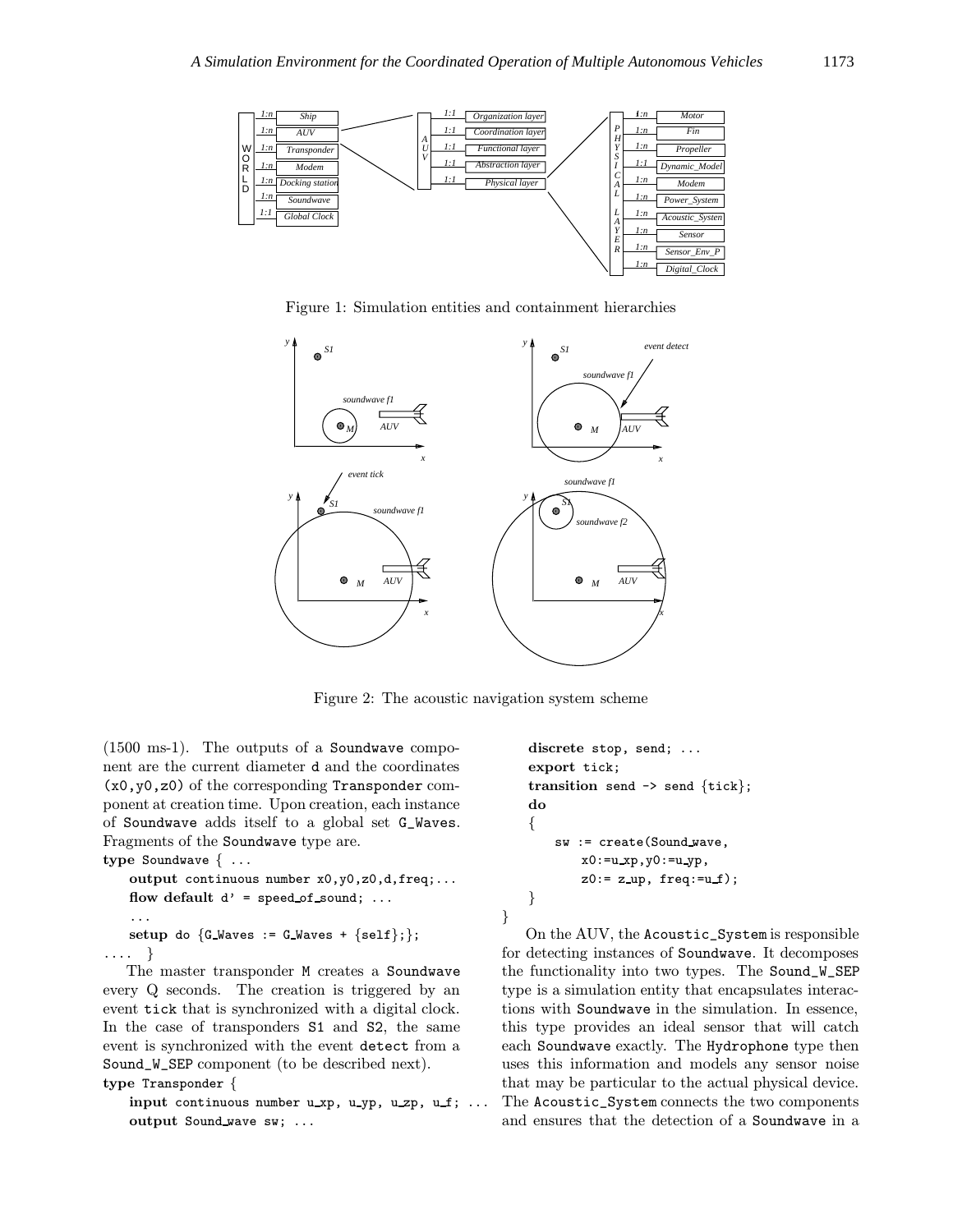Hydrophone and Sound\_W\_SEP are synchronized on their detect event.

```
type Acoustic System {
   state Sound W SEP SEP; Hydrophone H; ...
   setup connect { SEP: detect <-> H: detect; ...
} ...
}
```
The Sound\_W\_SEP component maintains a set L\_Waves of the Soundwave components that have been detected. The event detect is triggered when there is a Soundwave component in G\_Waves that is not in L\_Waves such that the corresponding sphere intersects the Sound\_W\_SEP location. In this case the new Soundwave is added to the local set L\_Waves. type Sound W SEP  $\{\ldots\}$ 

```
input continuous number x,y,z,f;
   export detect; ...
   discrete track env; ...
   transition track env -> track env {detect}
   when exists p in (G_Waves - L_Waves):
           ((dist(x0(p),y0(p),z0(p),x,y,z))\leq d(p)) and f=freq(p))
       do {L.Waves = L.Waves + p};.... }
```
## 5- SIMULATION RESULTS

The simulation environment consists of about 4,000 lines of SHIFT code that are translated to about 14,000 lines of C code. In the tests carried so far, the functions describing the underwater environment were quite simple. For example, the bottom of the ocean was modeled by the product of two sinusoids.

We simulated the operation of six Phoenix AUVs (Healey and Lienard 1993) with a complete 6 dof model, in an underwater environment where 3 fixed transponders, placed at appropriate locations, are used for acoustic navigation. The hydrodynamic model is quite complex involving more than one hundred parameters. The state variables are defined in local coordinates and the global position of each submarine is obtained by a standard coordinate transformation. Each instance of an AUV type involves over fifty SHIFT types ranging from the hydrodynamic model and models of altimeters and accelerometers, to types that encapsulate control laws and navigation algorithms or supervise the respective invocations. The calculation of the integration step size is determined by the evolution model of a SHIFT system. In this particular application, the size of the integration time step is determined by the accuracy of guard-crossings related to the acoustic navigation algorithm. This is based on the detection of sound waves. The flow equation of the Soundwave type is linear in the speed of sound in water (1500 ms-1). The maximum acceptable size for the integration time step was, therefore, 0.001 seconds. With this time step, the simulation time was about 3 times slower than real time. These experiments were performed on a SUN ULTRA-1 workstation with 64 MB of memory and Solaris 5.1 operating system. Our analysis indicate that a substantial amount of the simulation time is spent in the calculation of the AUV's trajectories, as expected due to the complexity of the AUV's dynamic model that we used. The structure of this problem is amenable to optimization of the simulation time since a reasonable accuracy of the integration of the dynamic model is achieved with a time step of 0.01 seconds.

#### 6 CONCLUSIONS

This paper presented a simulation environment for the development and testing of an innovative approach to real-time oceanography based on the coordination of multiple autonomous underwater vehicles. The unique features of the SHIFT language, particularly the hybrid automata model, the dynamic reconfiguration of the model, the powerful synchronization constructs and the operations on sets were instrumental in the process of modeling the problem domain and in the specification of a structure were control architectures can be tested.

The modular specification and the development of libraries of actuators and sensors enabled to reuse most of the SHIFT code to simulate the operation of multiple industrial autonomous mobile platforms.

#### ACKNOWLEDGMENTS

This simulation environment was developed while João Sousa was a Visiting Scholar at the University of California, at Berkeley. The author is deeply grateful to his host Prof. Pravin Varaiya and to members of PATH. The authors also thank Akash Deshpande, Daniel Wiesman and Marco Antoniotti for stimulating discussions and valuable comments, insights and contributions. Joao João was in part funded by Fundacao Luso-Americana para o Desenvolvimento and by Direccao Geral do Ambiente, project  $PEAM/P/TAI/254/93$ . Aleks Göllü was in part supported as part of the California PATH program of the University of California, in cooperation with the State of California Business, Transportation, and Housing Agency.

#### REFERENCES

Alt, C., B. Allen, T. Austin and R. Stokey. 1994. Remote Environmental Measuring Units. In Pro